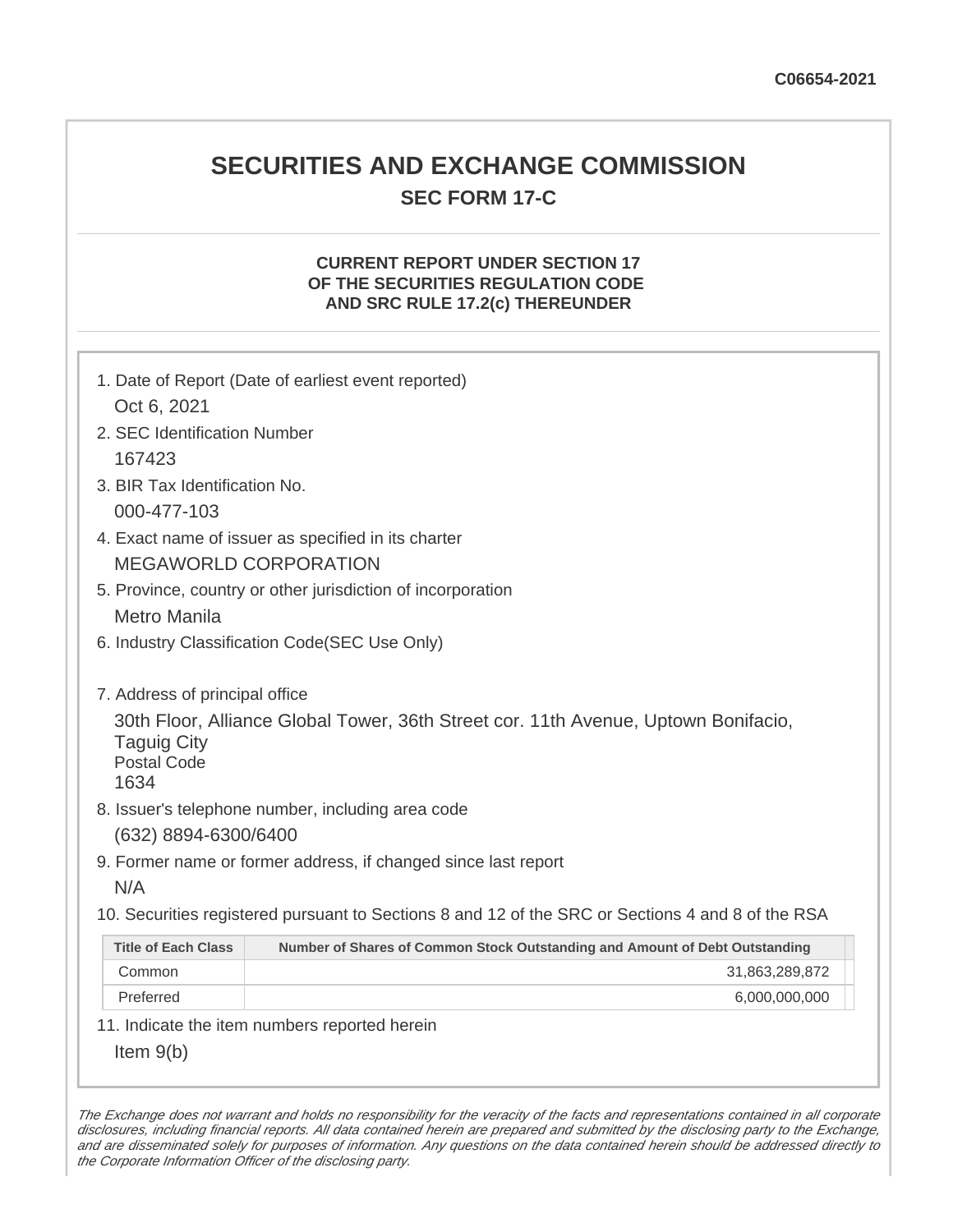

# **Megaworld Corporation MEG**

**PSE Disclosure Form 4-31 - Press Release References: SRC Rule 17 (SEC Form 17-C) Section 4.4 of the Revised Disclosure Rules**

**Subject of the Disclosure**

Press Release: "MEGAWORLD TO BUILD P98-B GLOBAL BUSINESS DISTRICT IN BULACAN"

**Background/Description of the Disclosure**

Please see attached Press Release.

**Other Relevant Information**

None

**Filed on behalf by:**

| <b>Name</b>        | Anna Michelle Llovido |
|--------------------|-----------------------|
| <b>Designation</b> | Corporate Secretary   |
|                    |                       |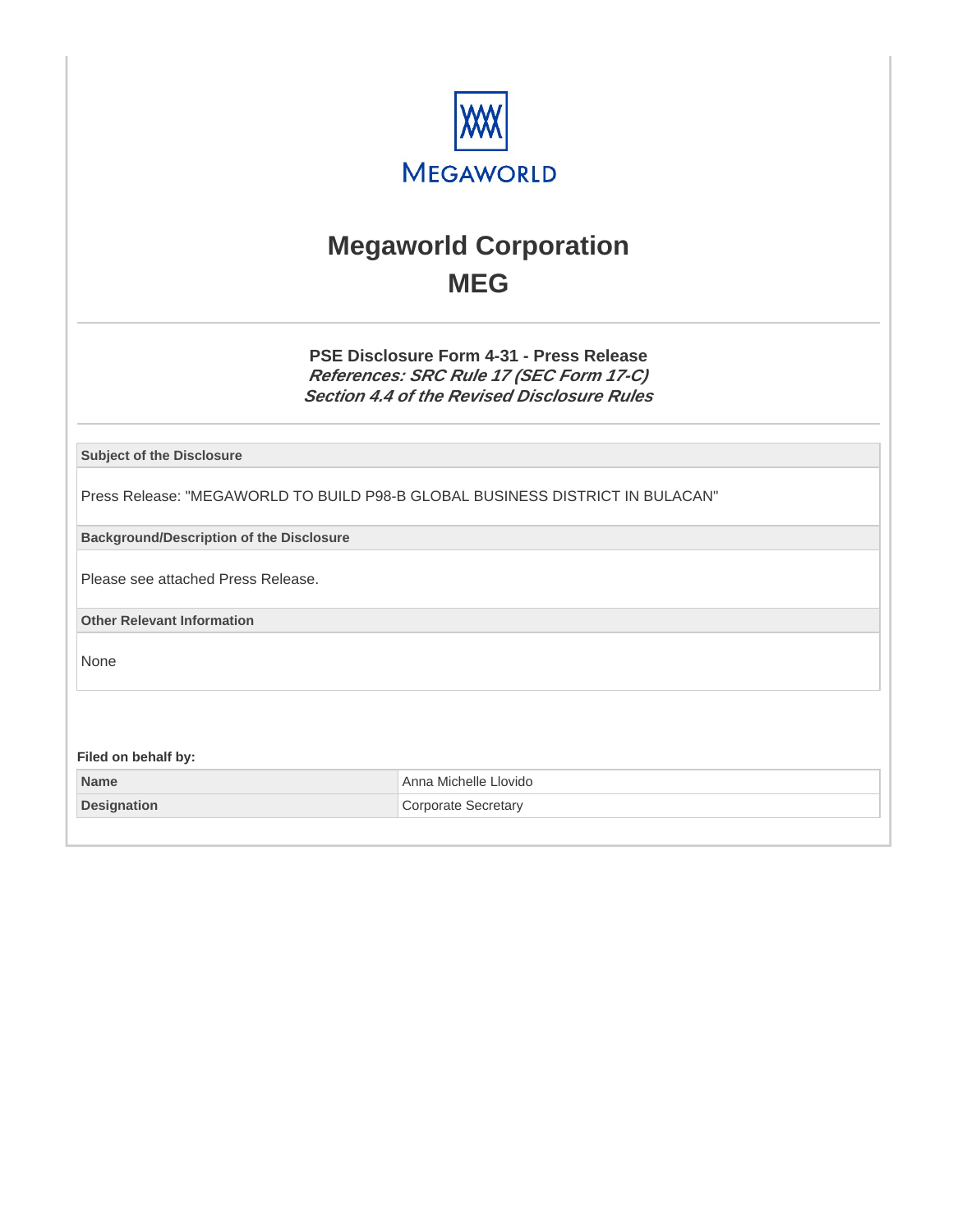#### **SECURITIES AND EXCHANGE COMMISSION SEC FORM 17-C CURRENT REPORT UNDER SECTION 17 OF THE SECURITIES REGULATION CODE AND SRC RULE 17.2 (c) THEREUNDER**

1. **October 6, 2021**

Date of Report

- 2. SEC Identification Number: **167423** 3. BIR Tax Identification No: **000-477-103**
- 4. **MEGAWORLD CORPORATION** Exact name of Issuer as specified in its charter
- 5. **Metro Manila** Province, Country or other jurisdiction of incorporation or organization
- 6. (SEC Use Only) Industry Classification Code
- 7. **30th Floor, Alliance Global Tower 36th Street cor. 11th Avenue Uptown Bonifacio, Taguig City 1634** Address of principal office
- 8. **(632) 8894-6300/6400** Issuer's telephone number, including area code
- 9. Securities registered pursuant to Sections 8 and 12 of the SRC or Sections 4 and 8 of the RSA

Title of Each Class Number of Shares of Stock Outstanding

| Common    |
|-----------|
| Preferred |
| Total     |

**Common 31,863,289,872 Preferred 6,000,000,000 Total 37,863,289,872**

#### 10. **Item 9(b)**

Please see attached Press Release.

#### **SIGNATURE**

Pursuant to the requirements of the Securities Regulation Code, the Issuer has duly caused this report to be signed on its behalf by the undersigned hereunto duly authorized.

By:

**MEGAWORLD CORPORATION**

Issuer



 **DR. FRANCISCO C. CANUTO** Senior Vice President and Corporate Information Officer October 6, 2021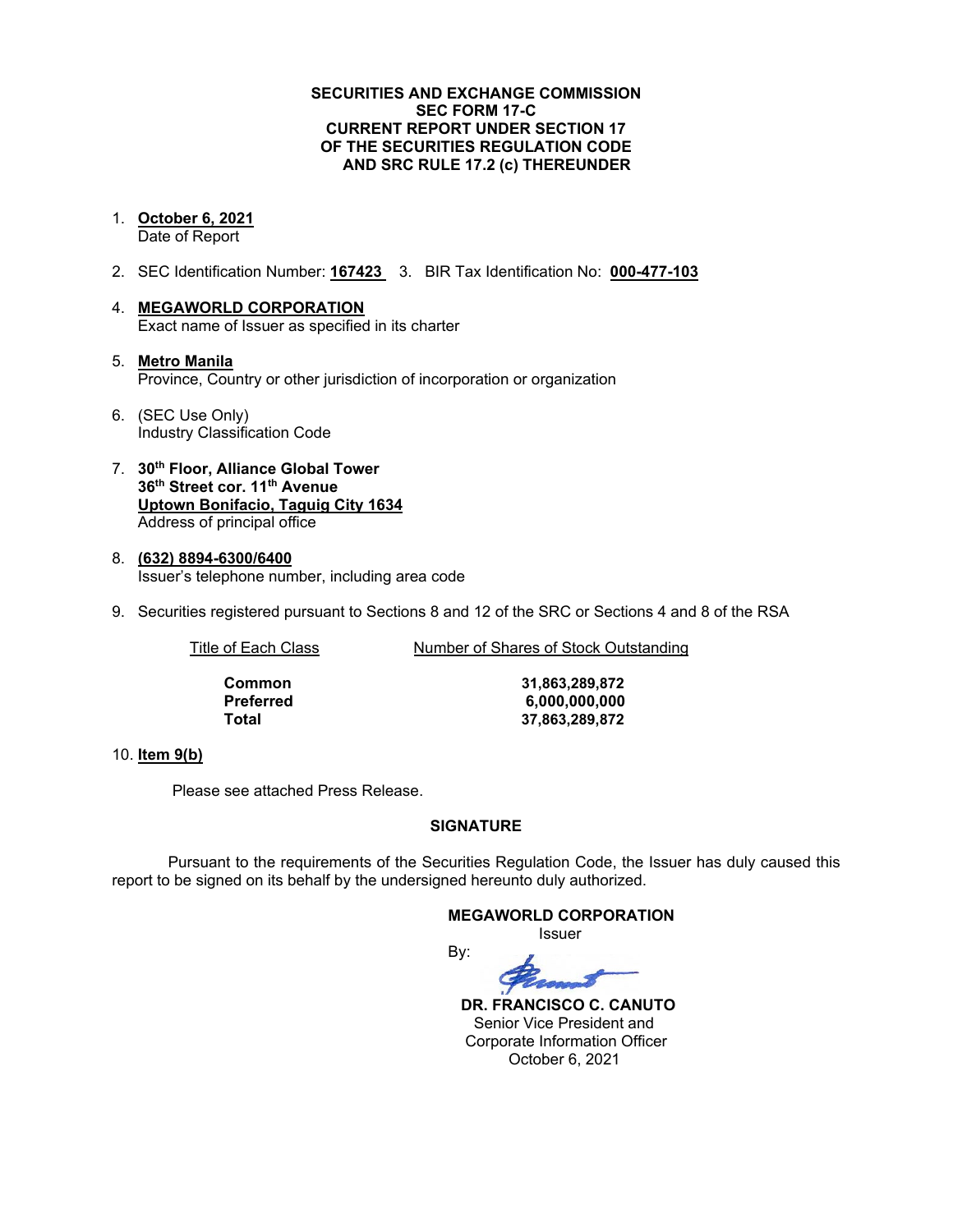

### **MEGAWORLD TO BUILD P98-B GLOBAL BUSINESS DISTRICT IN BULACAN**

*The 85-hectare 'NORTHWIN GLOBAL CITY' in Marilao and Bocaue will be Megaworld's 28th township*

*MANILA, Philippines, October 6, 2021 –* Property giant Megaworld is developing 85-hectares of land along the North Luzon Expressway (NLEX) in the municipalities of Marilao and Bocaue in Bulacan to transform it into a 'global business district' that will give the province its first-ever metropolitan hub for business and lifestyle.

**Northwin Global City** will be strategically located just 20 kilometers north of Metro Manila and can be accessed via Marilao Exit of NLEX. It will also be just 20 minutes away from the proposed New Manila International Airport in Bulacan, and just five minutes away from the Philippine Arena.

Megaworld is allocating P98-billion to develop this new integrated urban township in the next 15 to 20 years.

The township will have its own themed commercial district, high-rise residential condominiums, hotels, malls, mixed-use commercial buildings, educational institutions, and state-of-the-art office towers.

Forty percent (40%) of the entire township development will be dedicated to green and open spaces such as landscaped parks.

The company will also be integrating its *iTownship* features into **Northwin Global City** such as the installation of solar-powered and LED streetlights, underground cabling system, fiber optic cabling, bike lanes, storm water detention facility for flood prevention, intermodal transport terminal, and other sustainable infrastructure for mobility and connectivity.

"Finally, our vision of having a truly modern and global business district for Bulacan is coming to a reality. This is like building a new city that will put the province of Bulacan in the global business map because we envision huge multinational companies to be operating here once our commercial district and our office towers will be completed. **Northwin Global City's** close proximity to Metro Manila and its ideal location just along NLEX and the major transport infrastructure will be very favorable for the future locators and residents of this township," says Kevin L. Tan, chief strategy officer, Megaworld.

**Northwin Global City** will also host one of the stations of the Manila-Clark Railway Project. Once completed, future residents, locators, and even visitors of the township will have the most convenient access to and from Metro Manila as well as to and from Clark International Airport.